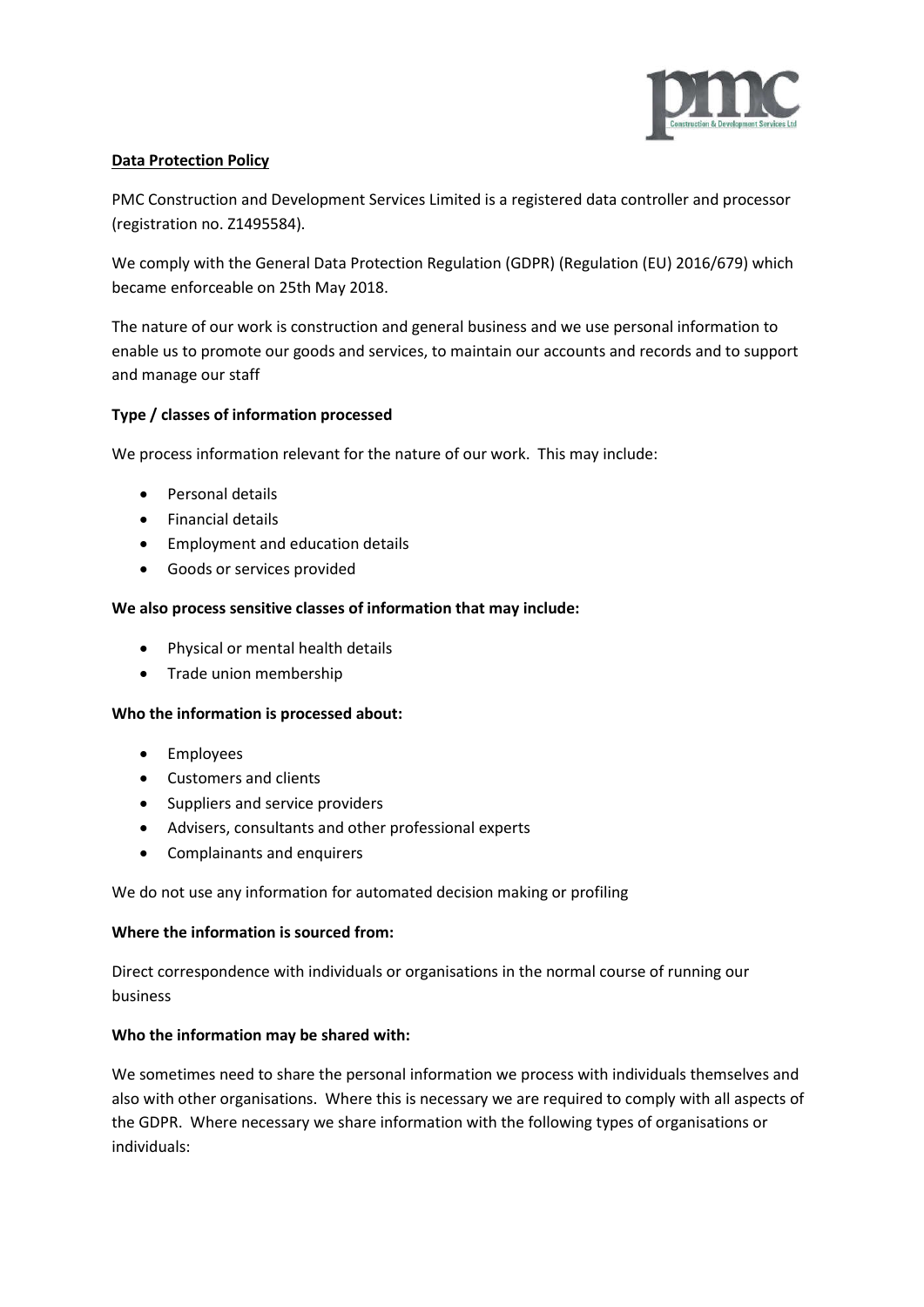

- Family, associates and representatives of the person whose personal data we are processing
- Employment and recruitment agencies
- Current, past and prospective employers
- Educators and examining bodies
- Central Government
- Credit reference agencies
- Suppliers and service providers
- Debt collection and tracing agencies
- Financial organisations

### **How we keep information secure:**

We take appropriate steps to make sure that the personal information we hold (on paper and electronically) is kept secure and only used by people who have a right to see it. Our security measures include encrypting personal data and equipment, system access controls and training in data protection for all staff.

Where another company or organisation processes personal information on our behalf, they will only process personal information in line with our instructions and are obliged to provide security assurances to us and to certain regulatory bodies**.**

### **Data Retention Period:**

We may retain data for differing periods of time for different purposes as required by law or best practice. We incorporate these retention times into our processes and manuals. Other statutory obligations, legal processes and enquiries may also necessitate the retention of certain data.

We may store some data such as photographs, achievements, past project details indefinitely in our archive.

### **Website / Al Fresco (Document Management System) / Cookie Policy:**

By using or accessing the PMC Construction website, you are consenting to PMC Construction's use of cookies. This policy helps to explain the occasions when and why cookies may be sent to visitors to the website. Cookies are text-only pieces of information that a website transfers to an individual's hard drive or other website browsing equipment for record-keeping purposes. Cookies allow the website to remember important information that will make your use of the site more convenient. A cookie will typically contain the name of the domain from which the website has come, the lifetime of the cookie, and a randomly generated unique number or other value. Like most websites, we use cookies for a variety of purpose in order to improve your online experience, but specifically we use cookies on the website for the following purposes:

1. Analytical purposes: We use cookies to analyse user activity in order to improve the website. We can use this analysis to gain insights about how to improve the functionality and user experience of the website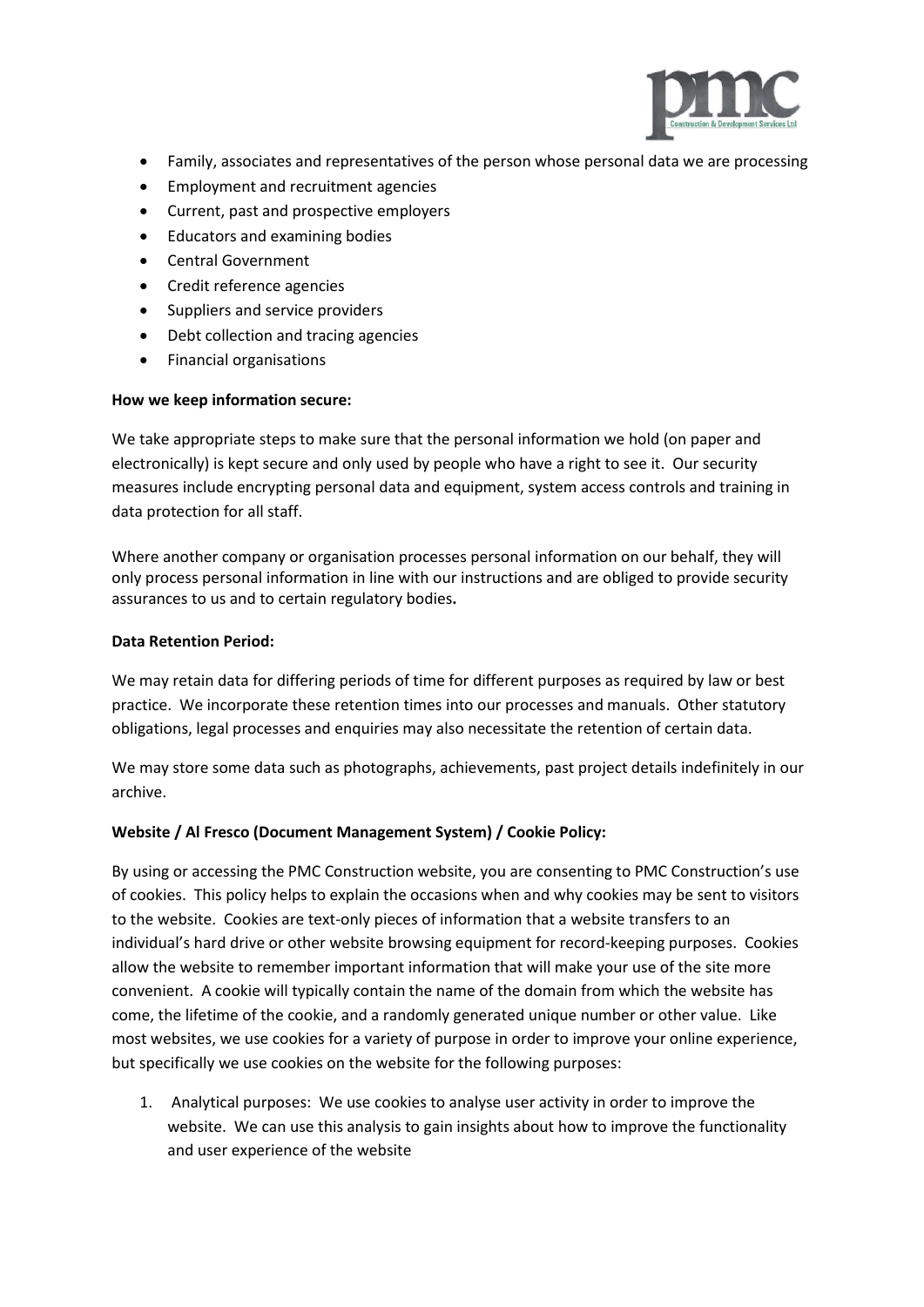

2. Your preferences: We use cookies to store certain user preferences on our website. For example, we may store the recent searches you have performed in a cookie so that we can allow you to easily repeat those searches when you return to our website.

When you visit our website, there's certain information that's recorded which is generally anonymous information and does not reveal your identity. If you're logged into your account some of this information could be associated with your account. We're talking about the following kinds of details:

- a. your IP address or proxy server IP address';
- b. the domain name you requested;
- c. the name of your internet service provider is sometimes captured depending on the configuration of your ISP connection;
- d. the date and time of your visit to the website;
- e. the length of your session;
- f. the pages which you have accessed;
- g. the number of times you access our site within any month;
- h. the file URL you look at and information relating to it;
- i. the website which referred you to our Sites; and
- j. the operating system which your computer uses

We use Google Analytics to help us analyse the information.

We do not use cookies for any marketing purposes.

### **Individuals have the following rights:**

- The right of access to personal data
- The right to rectification of personal data held where it is incorrect or incomplete
- The right of erasure of personal data ("right to be forgotten") if certain grounds are met
- The right to restrict / suspend processing of personal data
- The right to complain to a supervisory authority
- Additional rights that may apply in certain instances:
	- $\circ$  Right of data portability (if processing is based on consent and automated means)
	- o Right to withdraw consent at any time (if processing is based on consent)
	- o Right to object to processing (if processing is based on legitimate interests)
	- o Right to object to processing of personal data for direct marketing purposes